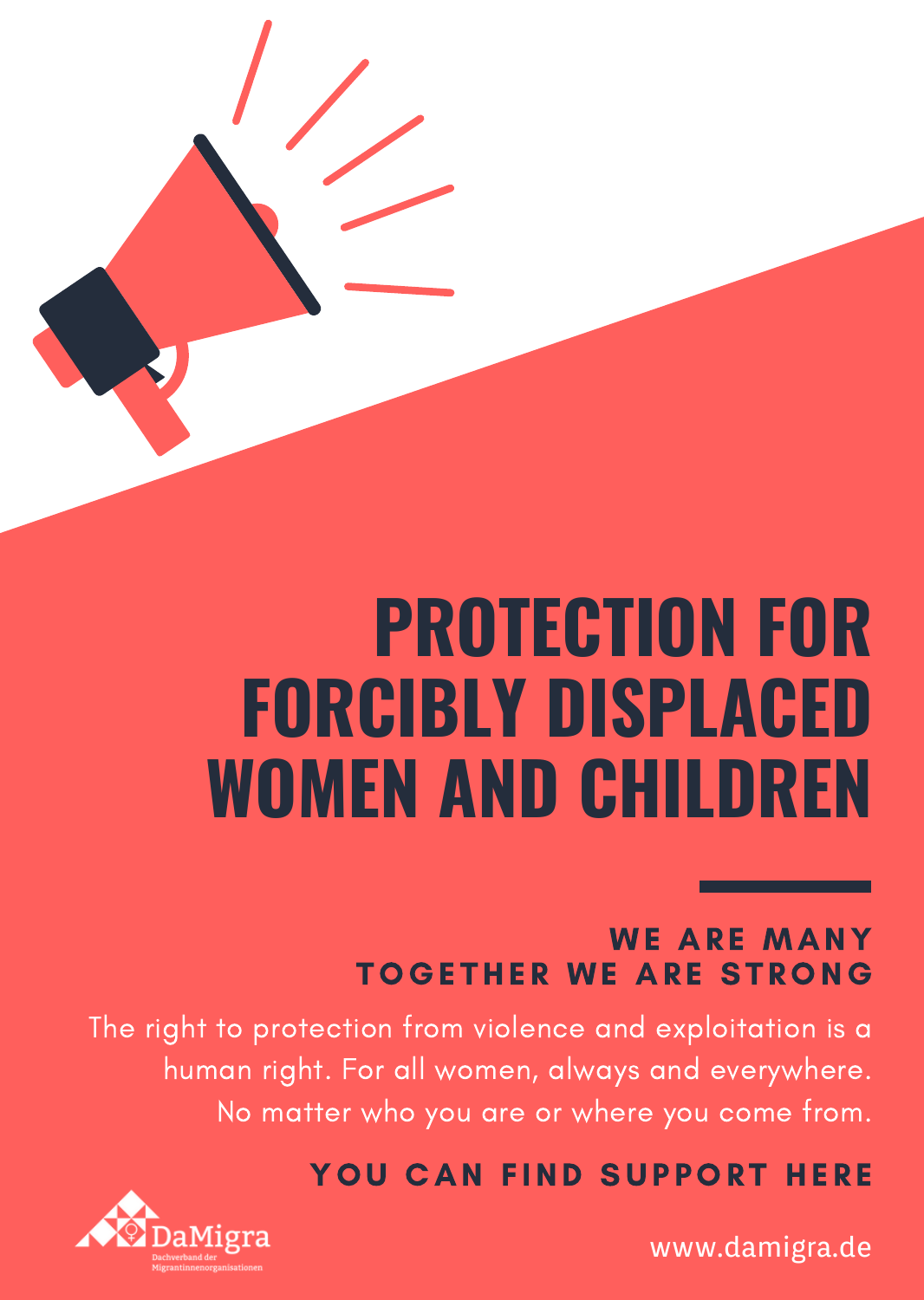### **SAFE HOUSES PROVIDE SECURE ACCOMMODATION FOR WOMEN AND CHILDREN ESCAPING VIOLENCE WITH SERVICES AVAILABLE 24 HOURS A DAY**

SAFE HOUSES ARE OPEN TO ALL WOMEN WHO ARE AFFECTED BY PHYSICAL, PSYCHOLOGICAL, SEXUAL, OR ECONOMIC VIOLENCE.

You can search for an available spot in a safe house throughout Germany here:

For women:

[www.frauenhaus-suche.de](http://www.frauenhaus-suche.de/)





For girls: www.bag[mädchenhäuser.de/autonome](https://www.xn--bag-mdchenhuser-4kbg.de/autonome-maedchenhaeuser)maedchenhaeuser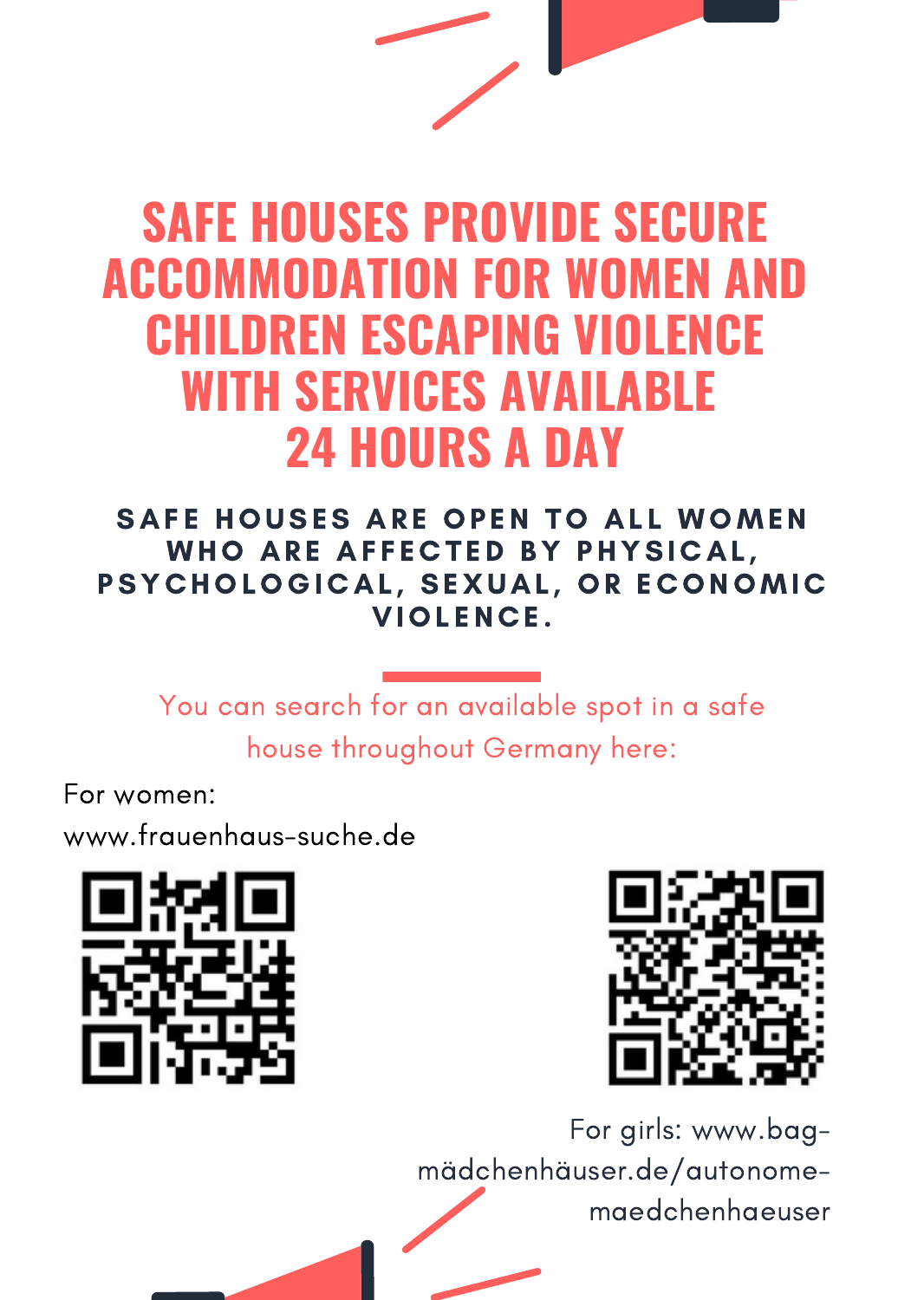

## **HELPLINE IN RUSSIAN, GERMAN AND ENGLISH**

HELPLINE IN CASE OF VIOLENCE AGAINST WOMEN 08000 116 016 SERVICE IS AVAILABLE 24 HOURS A DAY, **7 DAYS A WEEK** 

HELPLINE IN CASE OF SEXUAL ABUSE 0800 2255 530 SERVICE IS AVAILABLE MO, WED, FRI 9 AM – 2 PM, TUE , THU 3 PM - 8 PM

HELPLINE FOR PREGNANT WOMEN IN NEED 0800 40 40 020 SERVICE IS AVAILABLE 24 HOURS A DAY, 7 DAYS A WE EK



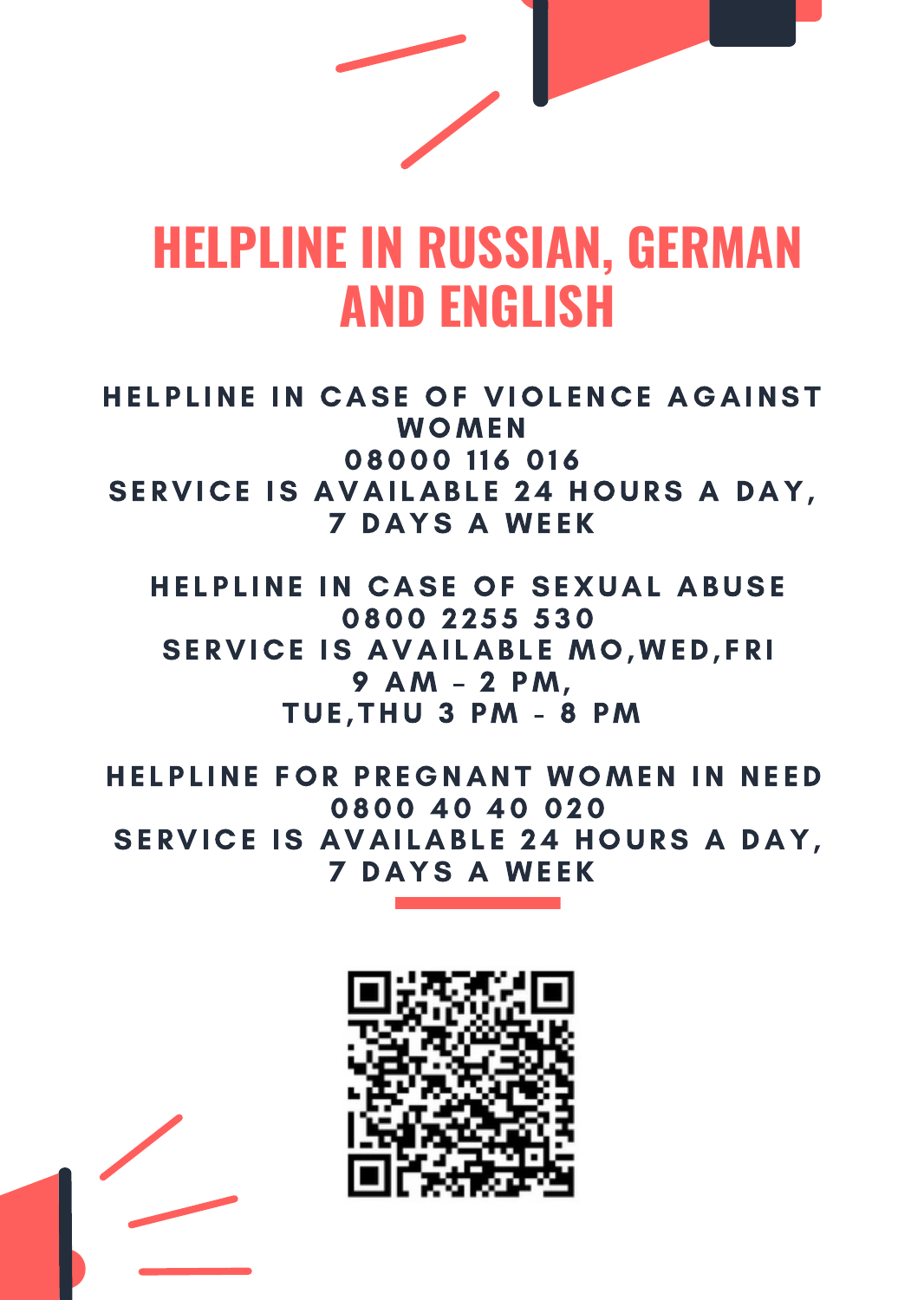## **COUNSELING CENTERS OFFER FREE AND ANONYMOUS SUPPORT FOR VICTIMS OF HUMAN TRAFFICKING**

WHEN PEOPLE TAKE ADVANTAGE OF YOUR SITUATION IN NEED AND FORCE YOU TO WORK FOR THEM IT IS A CASE OF HUMAN TRAFFICKING.

THIS INCLUDES FORCED LABOR, PROSTITUTION, OTHER FORMS OF SEXUAL EXPLOITATION AND ORGAN REMOVAL. HUMAN TRAFFICKING IS A CRIME.

VICTIMS OF HUMAN TRAFFICKING CAN **CONTACT COUNSELING CENTERS** ANONYMOUSLY AND FREE OF CHARGE.

You can find counseling centers here:

www.kok-gegen[menschenhandel.de/fachberatungsstellensuche](http://www.kok-gegen-menschenhandel.de/fachberatungsstellensuche)



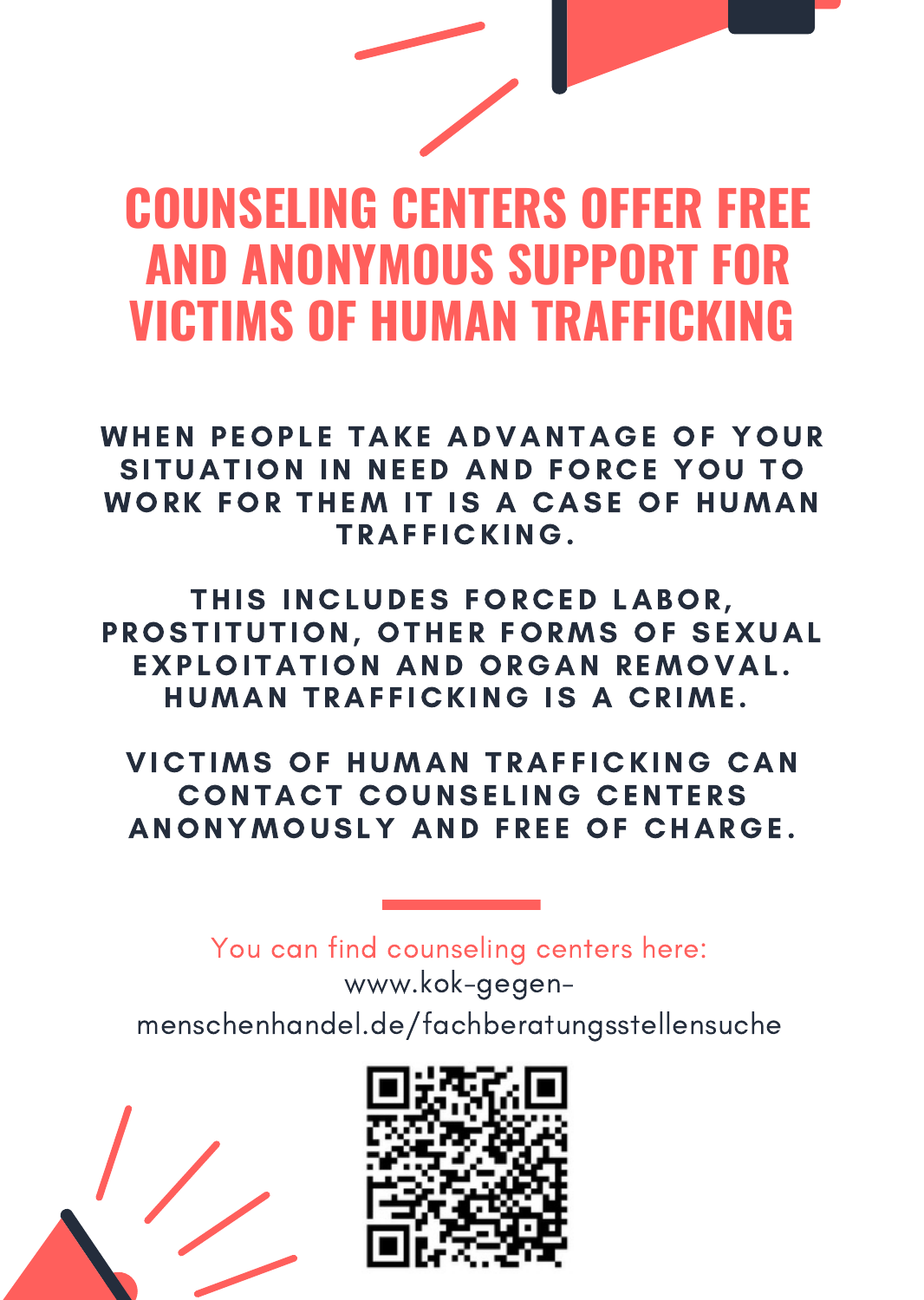

THERE ARE PLENTY OF KIND PEOPLE WHO WANT TO HELP AND OFFER YOU A PLACE TO STAY, BUT THERE ARE ALSO UNSAFE OFFERS. FOR EXAMPLE, YOUR HOST IS UNDER NO CIRCUMSTANCES ALLOWED TO OBLIGE YOU TO WORK FOR HIM\*HE R \* THEM.

IN CASE YOU DO NOT FEEL COMFORTABLE IN A PRIVATE ACCOMMODARION YOU CAN **CONTACT THE WELFARE OFFICE** (SOZIALAMT) IN YOUR TOWN. THEY ARE OBLIGED TO SUPPORT YOU IN YOUR SEARCH FOR ANOTHER ACCOMMODATION.

You can acquire more information and ask for help on residency related questions in consultation offices for migrants and refugees. You can find information in Ukrainian and Russian here:

www.handbookgermany.de/de/ukraine-info.html https://www.germany4ukraine.de